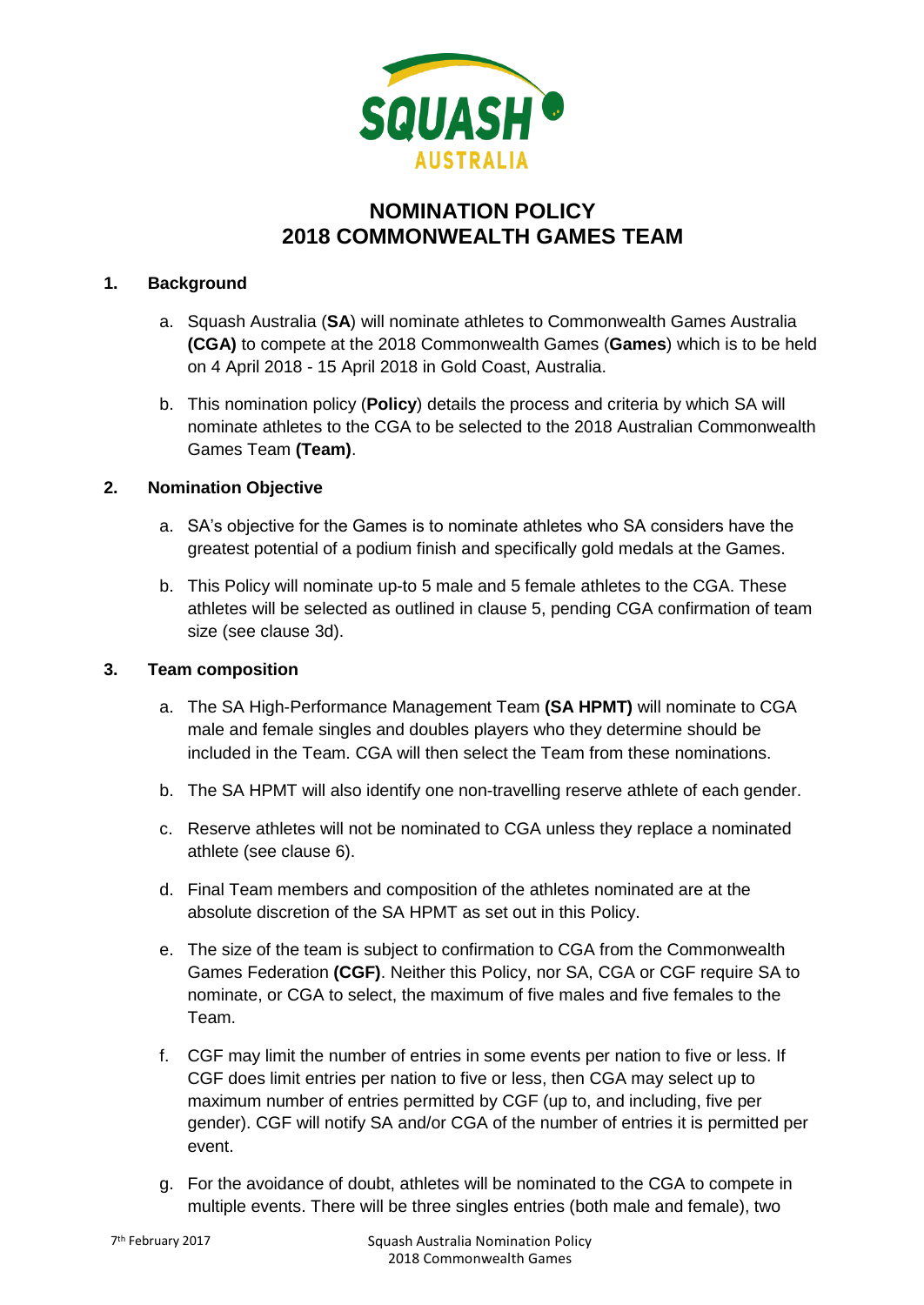

doubles pair entries (both male and female) and two mixed pair entries.

# **4. Team Eligibility Criteria**

To be eligible for nomination to CGA, an athlete:

- (a) Must lodge their interest in representing Australia at the Games in writing to the SA with supporting evidence against the criteria under clause 5, to the High-Performance Manager [\(hp@squash.org.au\)](mailto:hp@squash.org.au) by 1 September 2017**.**  All expressions of interest will form part of the Shadow Squad **(Shadow)** from whom nominations will be made;
- (b) Must be affiliated, and in good standing, with SA;
- (c) Must be eligible to represent Australia in the Games. This requires that an athlete hold a valid Australian Passport or equivalent;
- (d) Have not breached any applicable anti-doping policy including but not limited to, any relevant declaration as required by SA or CGA and have had a sanction imposed which has not been completed.
- (e) Must not have represented another country in the three (3) years preceding the start date of the Games (4 April, 2018) in a recognised international Squash Team Championship in any age group. Athletes that have previously represented another country in a recognised international squash tournament and have complied with  $4(a)$ ,  $4(b)$ ,  $4(c)$  and  $4(d)$  may represent Australia only with the prior approval of the WSF Competitions Committee.

# **5. Athlete Nomination Criteria**

- a. Without in any way limiting the discretion of SA in relation to any athlete under consideration for nomination to the CGA, the SA HPMT will consider the following in determining their nominations:
	- i. Singles and doubles results at PSA and World Championship events during 2016 and 2017; and
	- ii. any other relevant factors, results and performances at the discretion of the SA HPMT.
- b. In exercising its discretion under clause 5(a), the SA HPMT may consider any factor, or combination of factors, and apply any weighting to those factors, that is, in the opinion of the SA HPMT, relevant for consideration when nominating athletes for selection to CGA including but not limited to development for future Commonwealth Games medal success. This discretion is absolute and need not be exercised.
- Squash Australia Nomination Policy c. Should an athlete with an established record of high-level results (to be determined at the SA HPMT's absolute discretion) become injured, the athlete may be considered for nomination based on past performances at Commonwealth Games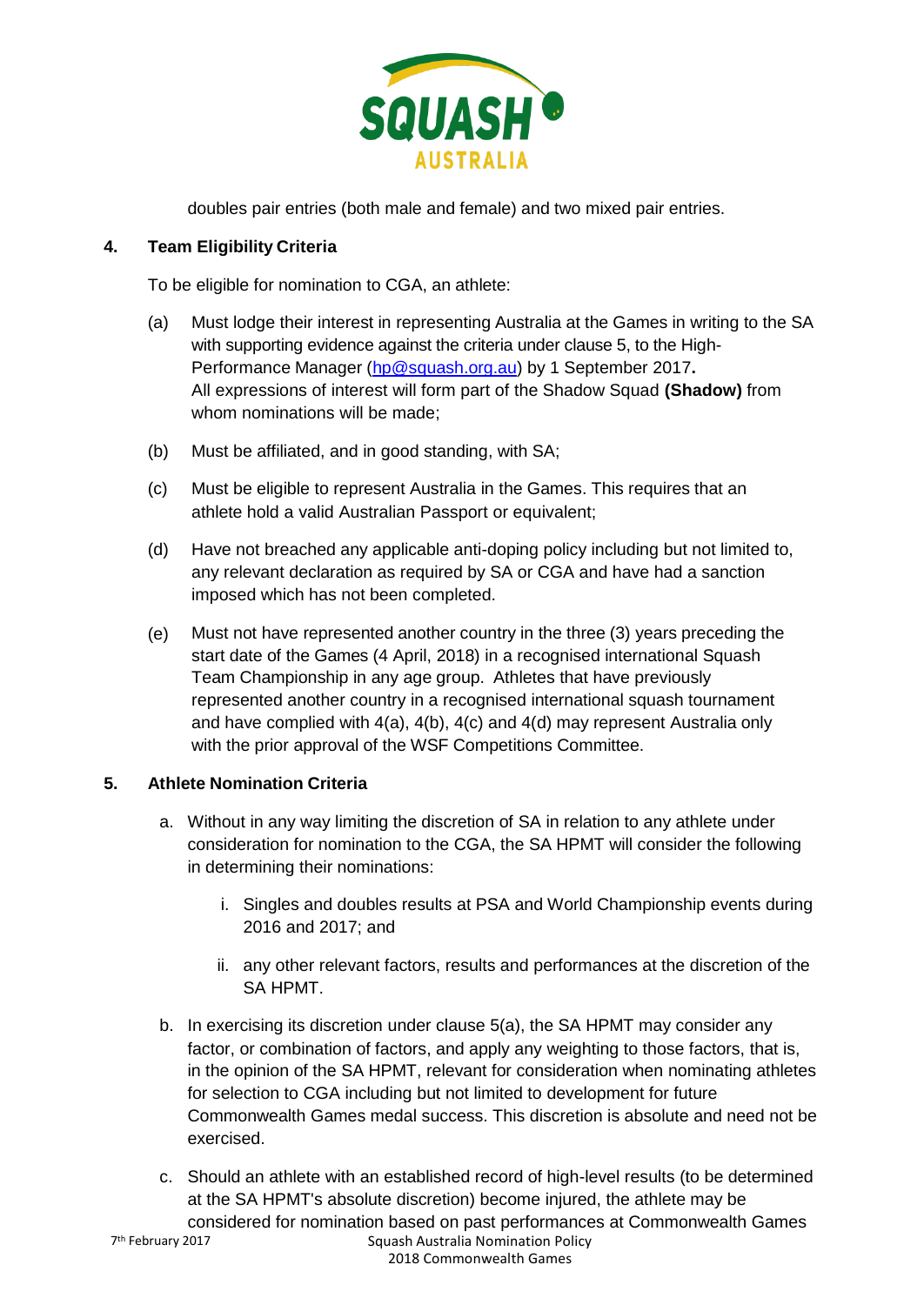

or World Championships, subject to passing a suitable fitness test and providing medical evidence and updates throughout the process to the SA HPMT.

## **6. Squash Australia Team Agreement**

- a. Prior to nomination to CGA, each athlete must execute a Squash Australia Preparation Agreement **(Agreement)** between the athlete and SA, which will govern the conditions by which the athlete is nominated to CGA including an agreed preparation schedule.
- b. All nominated athletes must meet the requirements and obligations set out in this Agreement to the satisfaction of the HPMT.

## **7. Replacement of Athletes**

- a. If an athlete does not meet either the requirements and obligations set out in the Agreement to the satisfaction of the HPMT, the HPMT may, at its discretion, remove the athlete from the list of nominated athletes and replace them with the reserve athlete for nomination (see clause 3b).
- b. If HPMT determines that an athlete once selected by the CGA is unable to compete in the Games by reason of injury or illness, then the HPMT will choose the reserve athlete and recommend to CGA that the athlete should be replaced.

### **8. Nomination Date and Selection Announcement**

- a. Athletes to be nominated to CGA will be announced by the SA HPMT on the 15<sup>th</sup> September 2017.
- b. Athletes who are selected by CGA to be a member of the Team will be notified via written or verbal communication by a member of CGA or the SA HPMT of their selection once all appeals for nomination have been exhausted (see clause 8).
- c. For the avoidance of doubt, an athlete is not considered to be a member of the Team until they have been selected by CGA.

### **9. Appeals**

- a. Appeals will be conducted in accordance with, and governed by, the procedures provided in the Squash Australia Appeal Process. Any decision made in accordance with that process will be final and binding on the parties and neither party will be entitled to institute or maintain proceedings in any other court or tribunal.
- b. The sole grounds of any appeal are that:
	- i. this Nomination Criteria has not been properly followed and/or implemented;
	- ii. the appellant was not afforded a reasonable opportunity by SA to satisfy this Nomination Criteria